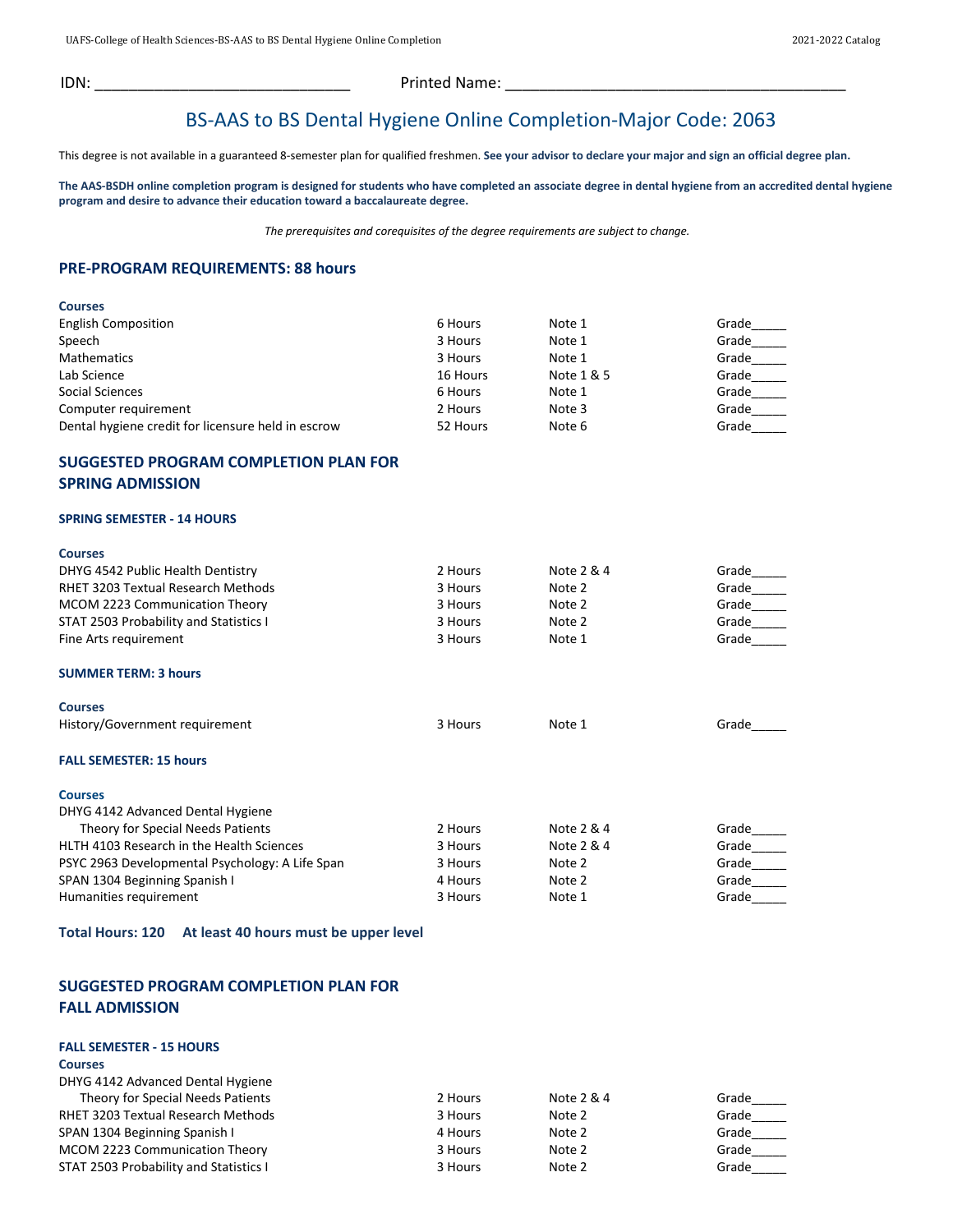| IDN:                                            | <b>Printed Name:</b> |            |       |  |
|-------------------------------------------------|----------------------|------------|-------|--|
| <b>SPRING SEMESTER - 14 HOURS</b>               |                      |            |       |  |
| <b>Courses</b>                                  |                      |            |       |  |
| DHYG 4542 Public Health Dentistry               | 2 Hours              | Note 2 & 4 | Grade |  |
| HLTH 4103 Research in the Health Sciences       | 3 Hours              | Note 2 & 4 | Grade |  |
| PSYC 2963 Developmental Psychology: A Life Span | 3 Hours              | Note 2     | Grade |  |
| Fine Arts requirement                           | 3 Hours              | Note 1     | Grade |  |
| Humanities requirement                          | 3 Hours              | Note 1     | Grade |  |
| <b>SUMMER TERM: 3 hours</b>                     |                      |            |       |  |
| <b>Courses</b>                                  |                      |            |       |  |
| History/Government requirement                  | 3 Hours              | Note 1     | Grade |  |

#### **Total Hours: 120 At least 40 hours must be upper level**

#### **NOTES**

- 1. General Education Core Requirements, see below on the last page, with the following stipulations: mathematics MATH 1403 or mathematics with MATH 1403 as a prerequisite; lab science, 16 hours - BIOL 2503/2501, BIOL 2203/2201, BIOL 2213/2211, and CHEM 1303/1301 are required; social sciences, six hours - PSYC 1163 and SOCI 2753 are required.
- 2. These courses are used to determine major courses in residency, see Graduation Requirements section of this catalog.
- 3. ITA requirement, two hours. Select from ITA 1101, 1201, or 1251.
- 4. Enrollment in courses beginning with the DHYG or HLTH prefix requires admission to the dental hygiene program or the dental hygiene online completion program.
- 5. Science courses taken more than five years prior to program application may not be eligible. See advisor for more information and to request a science course evaluation.
- 6. Credit for dental hygiene licensure will be held in escrow. The student will receive credit for the following courses upon successful completion of the program: DHYG 2111 Dental Anatomy and Occlusion, DHYG 2313 Radiology, DHYG 2432 Head and Neck Anatomy, DHYG 3102 Pre-Clinical Dental Hygiene, DHYG 3103 Pre-Clinical Dental Hygiene Theory, DHYG 3412 Oral Embryology and Histology, DHYG 3113 Clinic I Theory, DHYG 3212 Periodontology I, DHYG 3213 Dental Hygiene Clinic I, DHYG 3443 Pharmacology, DHYG 3453 General and Oral Pathology, DHYG 4122 Clinic II Theory, DHYG 4132 Clinic III Theory, DHYG 4224 Dental Hygiene Clinic II, DHYG 4234 Dental Hygiene Clinic III, DHYG 4311 Periodontology II, DHYG 4372 Dental Nutrition, DHYG 4463 Dental Materials, DHYG 4512 Local Anesthesia and Nitrous Oxide, DHYG 4522 Ethics and Practice Management, and DHYG 4533 Community Dentistry and Dental Health Education.

#### **A grade of C or better is required in ALL courses applicable to this program.**

#### **Prior to graduation students must demonstrate competency in financial literacy by satisfactory completion of FIN 1521 Personal Finance Applications (or an approved substitution) with a grade of C or better, or by a score of 70% or more on a challenge exam for FIN 1521.**

#### **Transfer Course Information**

The Arkansas Course Transfer System (ACTS) contains information about the transferability of courses within Arkansas public colleges and universities. Students are guaranteed the transfer of applicable credits and the equitable treatment of the application of credits for the admissions and degree requirements. Courses transferability is not guaranteed for courses listed in ACTS as "No Comparable Courses." ACTS-Arkansas Course Transfer Syste[m http://acts.adhe.edu](http://www.uafortsmith.edu/shell-cgi/redirect.pl?go=http://acts.adhe.edu) -select Course Transfer. See Acceptance of Transfer Credits section of the current academic catalog for a complete list of transfer provisions.

#### **Student Degree Program Requirements**

A student's degree program requirements are those specified in the catalog in effect at the time of declaration of program major. Students must meet the above program requirements and the graduation requirements as indicated by institutional and college policy. The program can be changed only with the approval of the official advisor. If original courses are eliminated, students may be required to meet new curriculum requirements in the degree program. If students are not enrolled for two or more consecutive terms (excluding summer terms), they must re-enter under the program requirements of the current catalog. Students are responsible for understanding program requirements and changes. This document is not official until signed and dated by both the student and an authorized university representative.

| Student Signature | Date |
|-------------------|------|
|                   |      |
| Advisor Signature | Date |